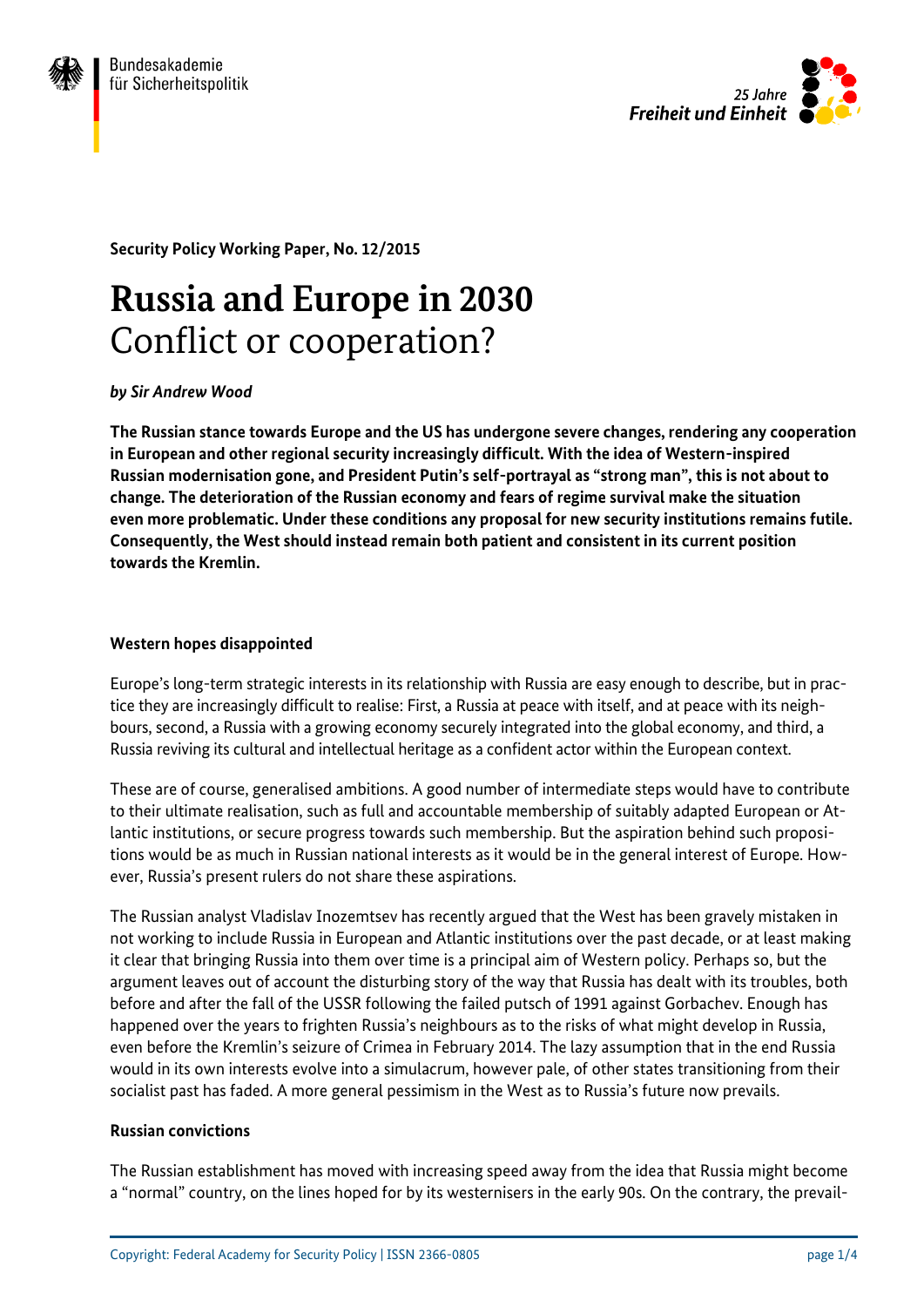ing conviction is now the one once again set out by President Putin in his speech of 24 October 2015 to the "Valdai Club" meeting in Sochi: Russia is a besieged victim, facing a hostile West, directed by a malevolent United States. A whole legend has grown up to support this resentful narcissism. It is in part a reflection of an underlying and suppressed recognition of Russia's own failure to achieve a transition from its authoritarian past to the secure and accountable governance that would bring it true security and prosperity. It certainly illustrates the blindness of the Kremlin and its supporting cadres as to the reactions of other countries to the way it often behaves. Putin told the "Valdai Club":

- first, that the victors of World War II had established a system whose solidity rested on foundations that included that its "founding fathers" had respect for each other, did not put the squeeze on others, and attempted to reach agreements. He said much the same in his presentation to the opening session of the UN General Assembly this year, in praise of the Yalta settlement. But even a cursory glance through the history of the Cold War era shows that Europe and the world were by no means secure because of the Yalta system.
- second, that the Cold War did not end, as by implication Putin believes that it should have done, with a peace treaty establishing clear and transparent rules. But in reality a whole set of rules had been coming into force as the USSR broke up, like for instance INF, CFE, the Helsinki Act, START, OSCE, and the international guarantees for Ukraine. Moscow was fully involved in the negotiation of all of these. No one can in any case give a clear date for the end of the Cold War, making the idea that it was a conflict to be settled by a formal treaty fanciful, even absurd.
- third, that the USA "and its satellites" like for example the UK and Germany have forced international law into retreat, exercising "total control of the mass media". Putin regularly comments on the wickedness of the United States, and duly worked the theme further in Sochi. But are we really in a period of unipolar domination? European criticism of the Obama administration's perceived failure to give a proper lead in international affairs suggests not.
- fourth, that a world wide run of colour revolutions, leading to international chaos, has been initiated by the United States. In reality, it is the failures of the relevant national authorities that have been the cause of popular uprisings, not the interference of an all-powerful and infinitely cunning United States. The results have not always been welcome to the West, so if the Americans are plotting colour revolutions they are not making much of a job of it.
- fifth, that Russia was not consulted about the EU Association Agreement with Ukraine, and that its objections were brushed aside, leading to the violent overthrow of the legitimate government in Kiev. This is another untruth, as Putin surely knew once.

The Russian President's remarks in Sochi were by no means exceptional. They were on the contrary another rehearsal of Russia's theme as a besieged fortress, a theme that has a purchase on the Russian imagination. While it would be wrong to exaggerate the longevity and strength of that grip, it goes along with the atmosphere in Russia that has been induced over the past year and a half of hyper patriotism. It also has its influence on some sections of foreign opinion, including those already persuaded of the vices of the United States.

But a more interesting question is, how far does Putin himself believe in this specific narrative? Probably he does so quite far. Repetition induces conviction, and he has been saying more and more of this over the years. Those who report to him must know what will be well received, and no doubt they report accordingly to the Kremlin. Putin has been in effective power for sixteen years. Russia has not been doing well at home, and leaders too long in office often compensate for domestic problems that they cannot resolve by taking an increasing interest in foreign affairs. The personal emotions and convictions of "strong men" at the top are of state importance. Some of Putin's decisions on foreign matters since his return to the Kremlin in May 2012 look more like snap decisions than ones that have been argued through and tested by due process.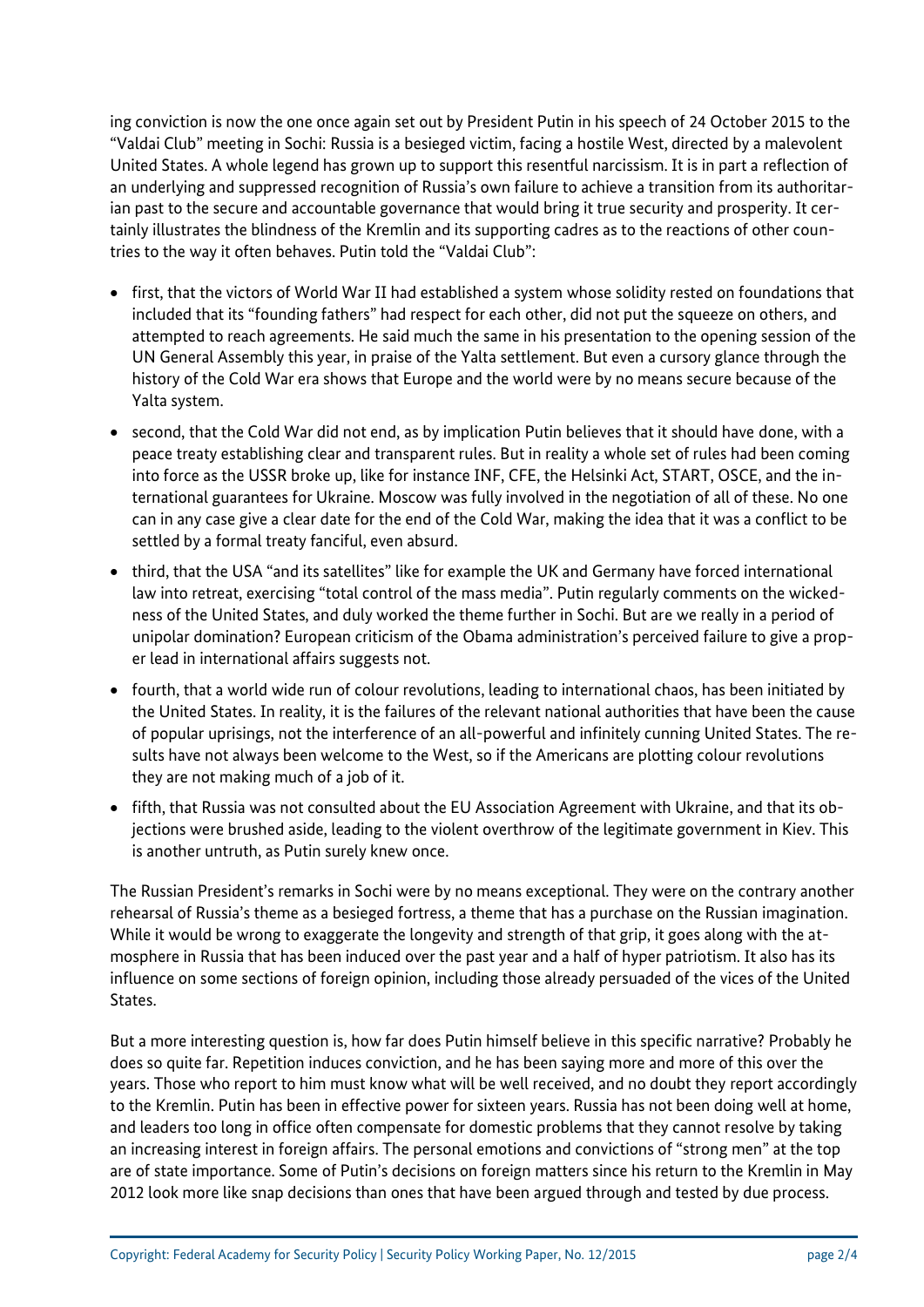## **New rules?**

Putin has argued before that new rules for the conduct of international affairs should be agreed – and he did so again on 24 October in Sochi. But he has not so far been specific as to what these rules should be. The nearest he has come to it, is to suggest that "powerful regional organisations" should act in concert. That idea would clearly sit well with the pursuit and protection of zones of influence – like the one that Ukraine has refused to join. But although Russia is a member of a number of regional organisations, the Kremlin is strikingly free of reliable friends. It was notable that Putin's military adventure in Syria got no support at the 15–16 October Astana meeting of CIS leaders. His Eurasian Union colleagues were reported, on the contrary, to have been outspoken in expressing their concern at Russia's recent behaviour.

If we are to have a reliable security architecture in Europe by 2030, engaging Russia, that would require some common understanding of the underlying facts, such as that which prevailed at least to some degree during the Cold War. That is now absent between Russia and the West. Putin is in denial of obvious truths, for instance in relation to Ukraine and Syria. The construction of an agreed and reliable security system would also require some degree of confidence between the leaders of the countries trying to build such a system, and that too is now absent. There would moreover also have to be a sufficient degree of general confidence in the future of the countries developing the structure. Russia's, however, is in doubt.

### **Five risks for Russia**

The Russian state is ruled by a shrinking group around Putin, unmediated by independent and autonomous institutions. There appears to be no stable group of advisers for the President, and both information and decision making is thereby distorted. Analysts suggest that he listens as occasion demands to only four or five persons, if that, but that their makeup varies. Putin is however the linchpin of a system, not a dictator. He has to bear in mind the interests of his nominees for managing the major divisions of the economy, and the wider bureaucracy dependent on it, notably the security organs. It will be obvious that this is a personalized, corrupted, and eventually vulnerable set up.

On his return to the Kremlin in May 2012, following on the unrest of 2011–2012, Putin turned his back on ideas for the diversification of the economy which had been mooted under Medvedev, in favour of increased state control, meaning increased control by his appointees; growing suppression of criticism; and the heightened pursuit of Russia's ambitions to be recognised as a Great Power with its recognised sphere of interest. Calls for vigilance against the threat of colour revolution in Russia have continued to be a significant strain in the regime's rhetoric. These essentially defensive policies based on the survival instincts of the Putin circle have had at least five serious consequences for Russia:

- The rentier model based on exploiting the revenue from natural resources between 2000 and 2008 had run its course before Putin's return to the Kremlin in 2012. The Russian economy was already suffering from a lack of investment before the Ukraine crisis. Its performance has been hit by that and of course the fall in the price of oil, but the root causes of its continued difficulties lie in the inability, or fear, of the ruling circle to face up to the risks of change. The government appears to have no answers in mind beyond hoping for the best.
- The regions are under growing financial strain but still expected to fulfil social and other obligations laid on them by Putin in his 2012 May decrees. Education and health expenditure has been squeezed in favour of military expenditure, with questionable results. The same goes for infrastructure.
- As the available pie for sharing within the Putin system shrinks, so the infighting for its funds increases. Ironically perhaps the result for now at least is not to demand change but to work towards its strengthening for the benefit of individual interests. But the fall of previous stalwarts like Vladimir Yakunin, whose hold on the railways had seemed secure, and the dismissal of some governors like those of Komi and Sakhalin is evidence of tensions within the governing group.